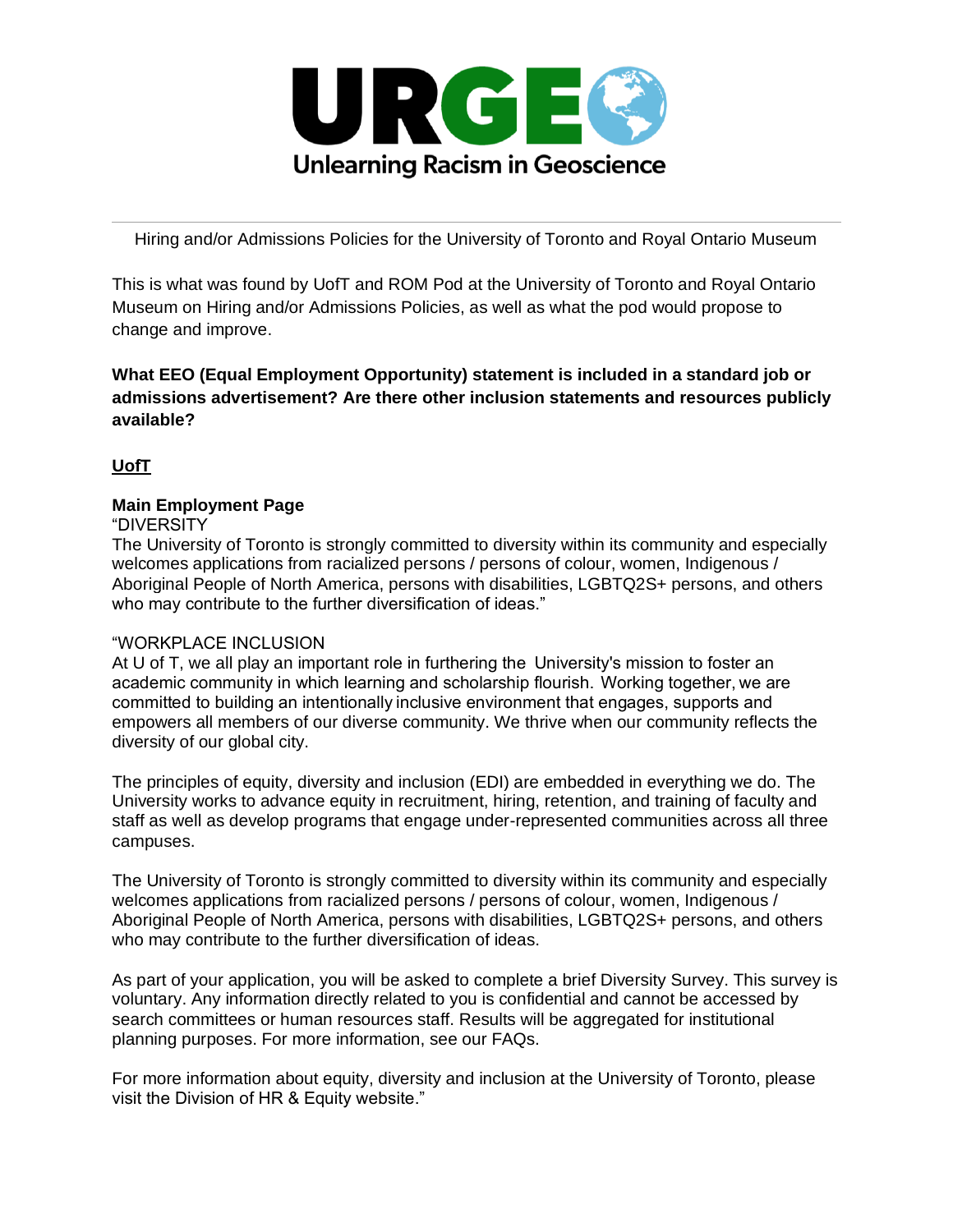#### **Specific Job Advertisement**

#### "Diversity Statement

The University of Toronto is strongly committed to diversity within its community and especially welcomes applications from racialized persons / persons of colour, women, Indigenous / Aboriginal People of North America, persons with disabilities, LGBTQ2S+ persons, and others who may contribute to the further diversification of ideas.

#### Accessibility Statement

The University strives to be an equitable and inclusive community, and proactively seeks to increase diversity among its community members. Our values regarding equity and diversity are linked with our unwavering commitment to excellence in the pursuit of our academic mission.

The University is committed to the principles of the Accessibility for Ontarians with Disabilities Act (AODA). As such, we strive to make our recruitment, assessment and selection processes as accessible as possible and provide accommodations as required for applicants with disabilities.

If you require any accommodations at any point during the application and hiring process, please contact uoft.careers@utoronto.ca."

#### **Admissions**

"Diversity, Our Strength.

Rigorous, innovative scholarship thrives only in spaces that embrace the broadest range of people, no matter their race, gender identity, orientation, faith, health, age, origins, or income. These values enhance the University of Toronto's academic mission and enable the discoveries that are our common heritage. Diversity is a mark of quality and a source of strength.

The University of Toronto is committed to dismantling barriers that hold anyone back from their full potential. On all of our campuses, we strive to recruit students who reflect Canada's mosaic and can enrich our community with a breadth of viewpoints and lived experiences."

### **ROM**

#### **Main Employment Page**

"The ROM is an equal opportunity employer. Museum jobs are diverse and range from computer programmers to graphic designers, from teachers to curators. Each position carries its own unique requirements regarding education and experience.

The ROM occasionally has job opportunities open to the public, and available positions are posted on this Web page. If you do not see a posting in your area of interest, the Museum does accept general resumes for consideration. The Museum will retain your resume and cover letter for a period of 6 months.

The ROM is committed to fair and accessible employment practices. Upon request, suitable accommodations are available under the Accessibility for Ontarians with Disabilities Act (AODA) for applicants invited to an interview."

#### **Specific Job Advertisement**

"At the ROM, we consider equity, diversity, and inclusivity to be foundational to our institutional success. We seek to foster a workplace that reflects [the full breadth of] the communities we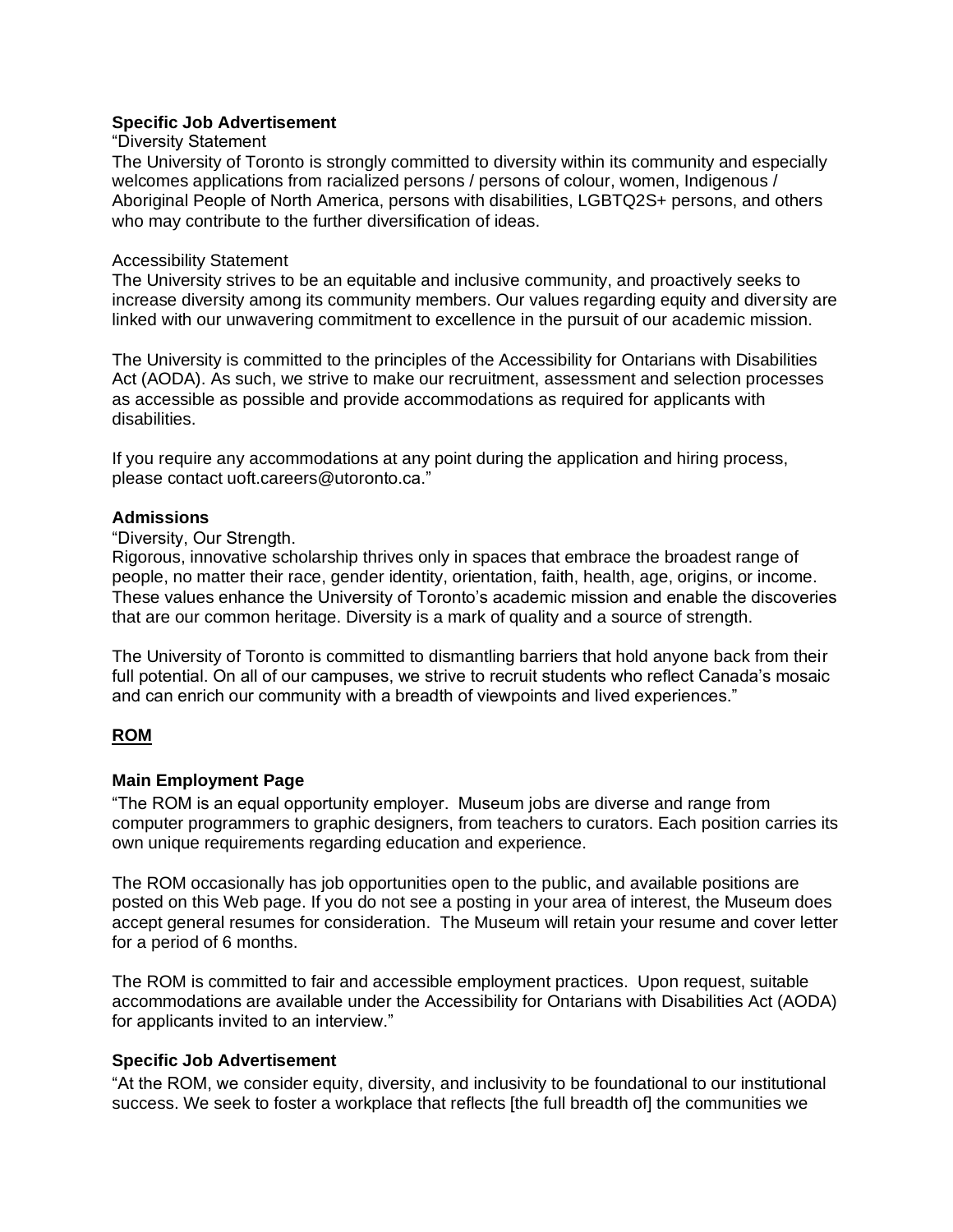serve and welcome applications from women, racialized persons/BIPOC, Indigenous/Aboriginal People of North America, LGBTQ2S+, and people with disabilities.

The ROM is committed to fair and accessible employment practices. Upon request, suitable accommodations are available under the Accessibility for Ontarians with Disability Act (AODA) to applicants invited to an interview**."**

## **Where are advertisements posted or sent? Are there other strategies for reaching applicants for hiring and/or admissions, e.g. job fairs, showcases?**

### **UofT**

General admissions and career opportunities are posted within respective locations on the main university website and advertisements on social media. Advertisements for graduate positions can often be heard through word-of-mouth, on social media platforms, or general/specific positions available on lab websites. Occasionally positions are advertised through professional societies and during conferences, but typically communications are through particular networks (e.g. supervisors contact their colleagues/friends to "exchange" students) rather than widereaching advertisements or targeting diverse applicants. For general admissions, UofT outlines a number of programs for minority groups to encourage experiencing university life and education/research opportunities, but these are typically targeting high school students considering next career steps. A few of these programs target elementary school students to start this potential trajectory earlier.

Outreach Programs for racialized minorities (Admissions): <https://future.utoronto.ca/university-life/equity-outreach-support/outreach-program/>

There is a program to encourage international graduate students to work on projects at UofT and contribute to the academic environment, however there is no financial support from the university for accommodations, immigration, travel, or incidental fees (approximately \$800) to the School of Graduate Studies/UofT. Students do not get transfer credits/cannot enroll in courses (but can audit), are primarily supervised by their home institution, and have to be enrolled already in a graduate program to participate. The students are essentially providing free labour to be associated with UofT and it's prestige. "The program ensures that visiting students have a defined legal relationship with the University, and secures them access to Student Life programs and services, University resources (libraries and information technology) and health coverage". However, any university is eligible to send students, provided a supervisor at UofT is willing to supervise their project. There is no information about program success, demographics, which countries/institutions participate, or what participants have gained from this experience suggesting a potential risk for BIPOC without external financial support or savings. [https://www.sgs.utoronto.ca/admissions/international](https://www.sgs.utoronto.ca/admissions/international-students/international-visiting-graduate-students/)[students/international-visiting-graduate-students/](https://www.sgs.utoronto.ca/admissions/international-students/international-visiting-graduate-students/)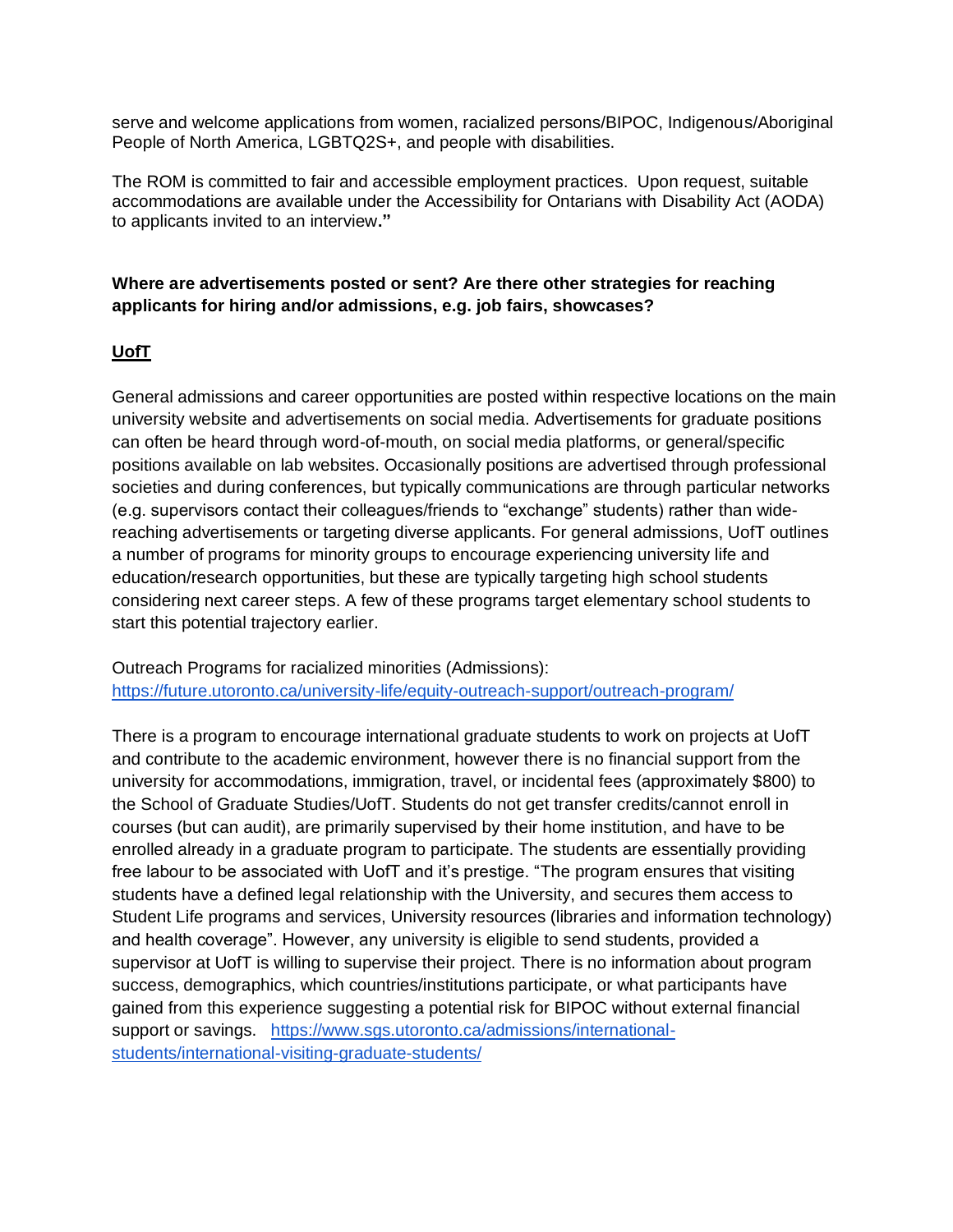Recruitment events or targeted outreach for diverse graduate students do not appear to be available. There is a calendar for events where representatives present opportunities outside of the university, but there are currently no opportunities listed and no record of previous events to determine how broadly the opportunities are advertised.

## **Policy on Academic Appointments**

"The position should be advertised widely in such journals as University Affairs and the CAUT Bulletin as well as in national and international journals in the discipline concerned and other appropriate periodicals. Advertisements must also be sent to all the corresponding divisions or departments in other Canadian universities. The objective of wide advertisement is to ensure that the position is drawn to the attention of as many potential candidates as possible in order to increase the chances that the names of the best possible candidates will appear on the list of those to be considered."

# **ROM**

Career opportunities are posted on the main website if posted externally. If in accordance with the position's relevant collective agreement, some positions may only be posted internally. External job advertisements are sometimes advertised locally, nationally, and/or internationally and may be shared on Twitter and other social media through personal/lab accounts of employees. However, there are not to our knowledge any guidelines used by the Human Resources Coordinator to advertise in venues that may attract diverse candidates.

**What are the requirements for an applicant, e.g. letters of recommendations, fees/test scores/grades? Is providing any of these a potential barrier that could be further lowered or removed? Are there any problematic questions asked?**

# **UofT**

# **UofT Admissions (Geoscience Bachelor)**

Ontario Secondary School Diploma + Six 4U/M courses, including: Biology (SBI4U) is recommended; Calculus & Vectors (MCV4U); Chemistry (SCH4U); English (ENG4U); Physics (SPH4U) is recommended

If English is not your first language (i.e. is not the first language you learned at home as a child), you will need to provide evidence of adequate English facility for admission consideration, unless you qualify for an exemption.

Approximate Admission Range: Low to mid 80s

# **UofT Admissions (Master of Applied Science Dept Civil & Mineral Engineering)**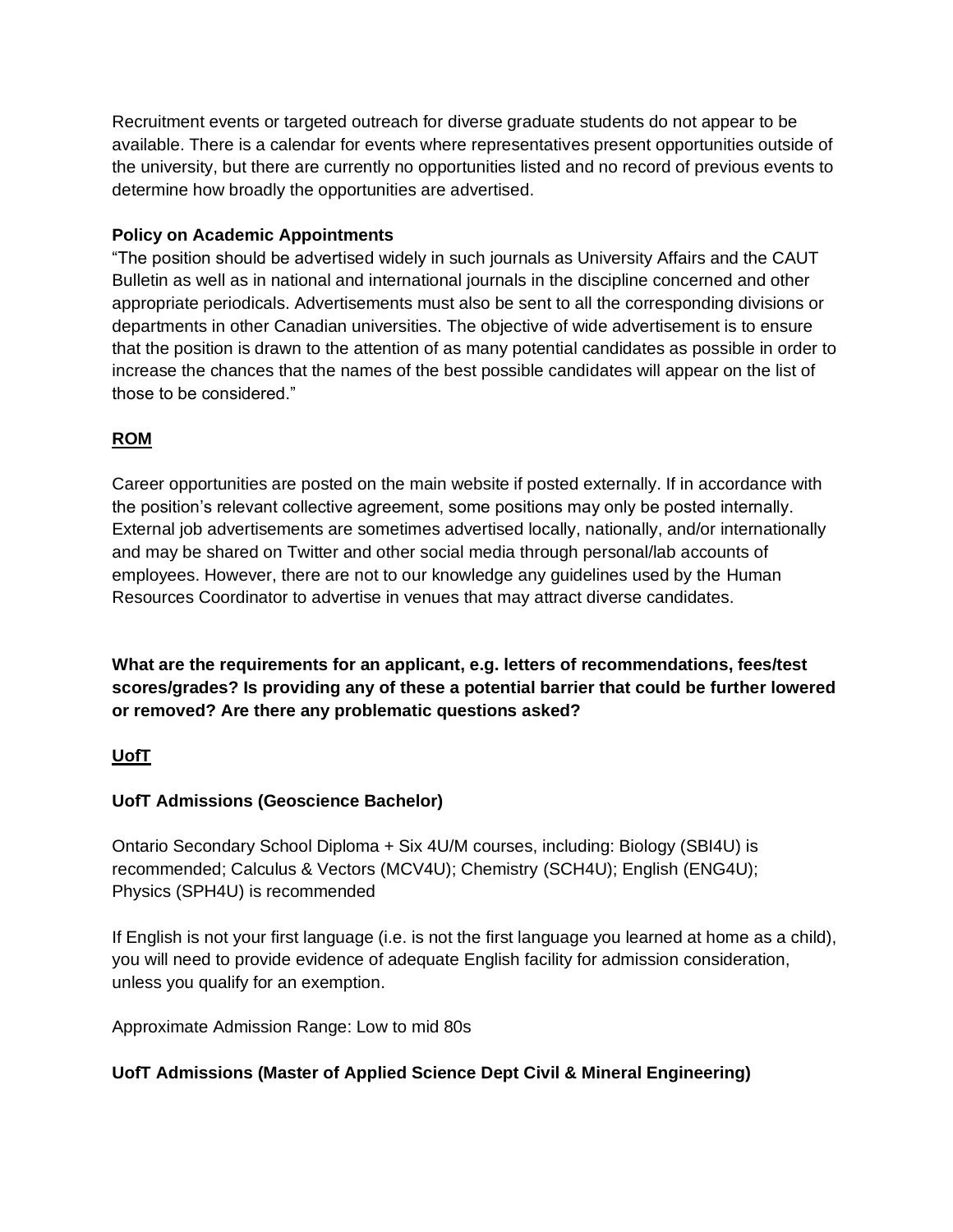An undergraduate degree, equivalent to a four year University of Toronto degree, with a minimum GPA (calculated from the final full time year of Bachelor study) of:mid-B average (3.0/4.0 or 75%)

If you have studied for at least 2 years (full-time) towards a degree program, in a country where English is the official first language (for example Canada, U.S.A, Australia or Britain) you may be exempt from the English Facility requirement.

Application: Scanned transcripts; \$120 Application Fee; Research Statement; Resume; 2 References (online form); 3 research areas of interest

**UofT Careers** \*Need an account to view application requirements Administrative assistant:

University Degree/College Diploma Business Management + 3 years experience working with senior business management

Lab Tech: Bachelor degree + 2 years experience in relevant lab work

Tenure track faculty (e.g. Mathematics):

Application materials: cover letter, curriculum vitae, a list of publications, a research statement, a teaching dossier (including a teaching statement, sample syllabi, and teaching evaluations), the AMS Standard Cover Sheet, and at least four letters of reference

"Applicants must have a Ph.D. in Mathematics or a closely related field, and a clearly demonstrated exceptional record of excellence in research and teaching. We seek exceptional candidates who would complement and broaden our existing strengths, see https://www.utsc.utoronto.ca/cms/faculty-of-mathematics. They must have an established international reputation, have sustained over several years a record of research excellence at the highest level internationally, and will be expected to maintain and lead an outstanding, innovative, competitive, independent and externally funded research program at that level.

Excellence in research will be demonstrated by a record of sustained and impactful contributions and publications in top ranked mathematics journals, the submitted research statement, presentations at significant conferences, distinguished awards and accolades, and other noteworthy activities that contribute to the visibility and prominence of the discipline, as well as strong endorsements by referees of top international stature.

Evidence for excellence in teaching must be provided through teaching accomplishments, a record of innovative curriculum development, a sustained record of graduate supervision, strong letters of reference, and a teaching dossier (including a teaching statement, sample syllabi, and strong teaching evaluations) submitted as part of the application. Candidates must also show evidence of a commitment to equity, diversity, inclusion, and the promotion of a respectful and collegial learning and working environment demonstrated through the application materials."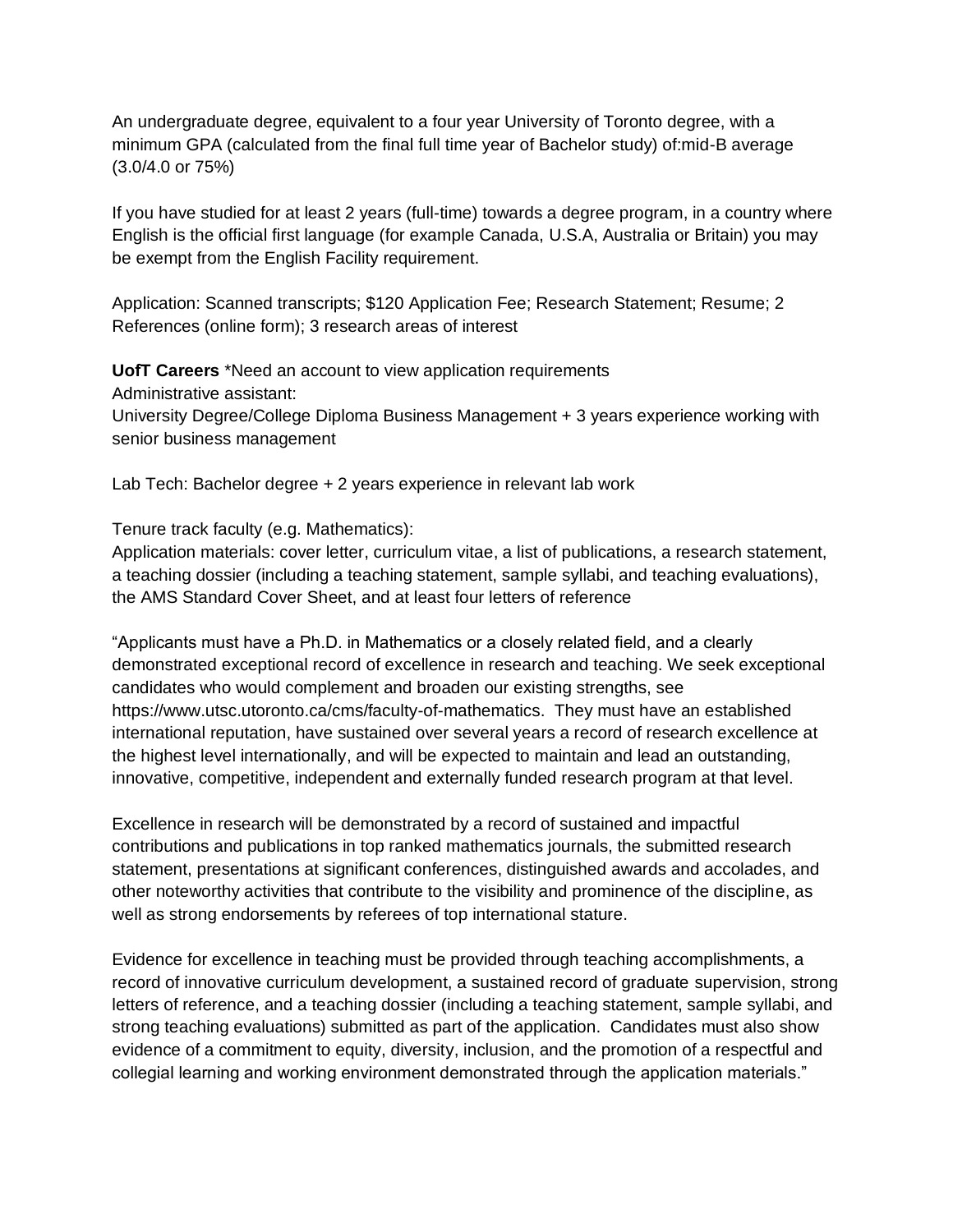# **ROM**

Communication Coordinator: 3 years post-secondary degree in communications or equivalent work experience (unspecified what that is)  $+3$  years experience; no application materials specified

Curator Contract: PhD in related field; cover letter, CV, 3 references (contact info only)

# **How are applicants/applications evaluated? Is that process and/or rubric public? What kind of biases are introduced in this process and what strategies are used to address these, e.g. removing applicant names?**

# **UofT**

Search committee policy: [https://www.provost.utoronto.ca/planning-policy/search-committee](https://www.provost.utoronto.ca/planning-policy/search-committee-principles-practices-pdadc-25/)[principles-practices-pdadc-25/](https://www.provost.utoronto.ca/planning-policy/search-committee-principles-practices-pdadc-25/)

[https://www.aapm.utoronto.ca/academic-administrative-procedures-manual/recruitment/#better](https://www.aapm.utoronto.ca/academic-administrative-procedures-manual/recruitment/#better-practices)[practices](https://www.aapm.utoronto.ca/academic-administrative-procedures-manual/recruitment/#better-practices)

Hiring Policy for Academic Appointments

<https://governingcouncil.utoronto.ca/system/files/import-files/ppoct3020034713.pdf>

"All documentation for candidates must be obtained in writing. The documentation for each candidate should include a current curriculum vitae and several letters of recommendation indicating the candidate's capacity for scholarship as evidenced by teaching and research.

iii) These applications should be assessed and judged by a committee of the division or department which would assist the dean or chair in producing a "short list" of approximately three candidates.

iv) In all divisions the division head should be notified of the Search Committee's recommendation and the reasons for the Committee's selection of the individual over other candidates on the "short list". The division head, if satisfied that an effective search has been made, shall then seek the Provost's approval to authorize the departmental chair in multi-departmental divisions to proceed with the making of a formal offer to the selected candidate. In other faculties, the formal offer to the selected candidate will be made by the head of the division or designate after receiving the Provost's approval. In the case of the appointment of a full professor with tenure, this section is modified by Section II below."

# **ROM**

There are no publicly available policies around the evaluation of applicants. The ROM's Management Practice on Recruitment & Selection, posted internally, states that the "The Selection Committee meets to confirm behavioural performance areas to be evaluated at the interview, to develop technical questions, and to explore any testing options if applicable i.e. testing for bilingual skills, technical computer abilities etc. The Human Resources Coordinator consolidates all questions into an Interview Plan and schedules interviews with candidates. A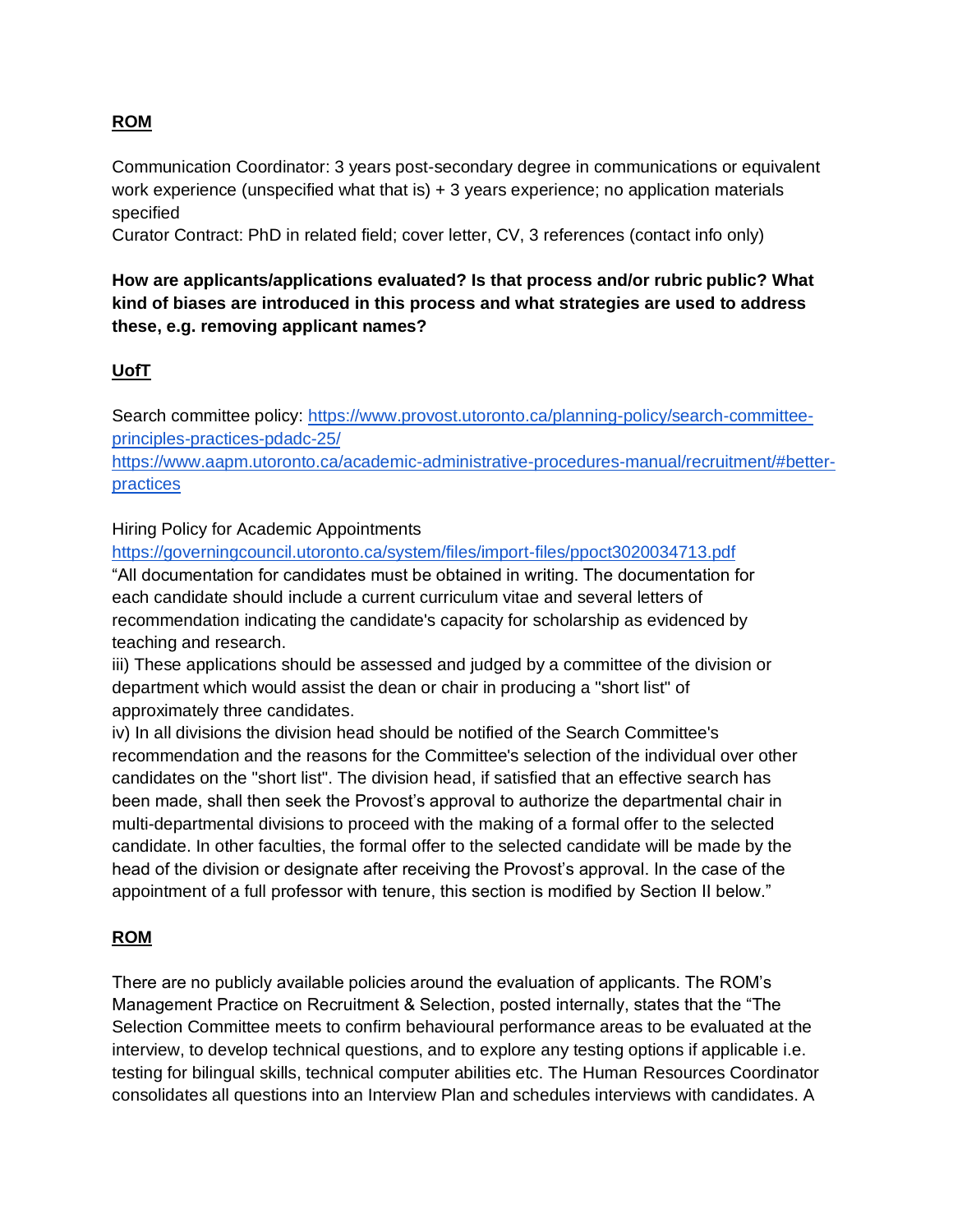post-interview meeting with the Selection Committee should take place to discuss candidate ranking and rationale." We could not find any specific information that would allow us to assess potentially introduced biases.

No specific information about questions or barriers during the interview process were available for either institution. However, from personal experience of pod members, candidates for some faculty positions were assessed heavily on their potential to integrate into the "collegial environment" which focused on social gatherings rather than academic qualifications, risk level (known vs. unknown candidate), and communication (often ESL candidates with heavier accents were deemed less approachable or less desirable "off the record"). Barriers surrounding the job advertisement that could prevent applications from diverse applicants are primary focus on research output (publications) in top journals of the candidates field that "must be" exceptional, preferences given to Canadian and permanent residents without clear conditions in which others could hold that position, vague statements about diversity and inclusion in the job posting or at the institution, reputation of the department and lack of diversity in the department or in previous application pools, lack of targeted recruitment from researchers not associated with UofT/ROM, which don't exhibit high diversity of BIPOC in the departments pod members have experience with. Diversity in the pool is small, and the justification for lack of diversity is that qualified diverse applicants do not apply. The main barriers exist before the application/interview process.

# **Who is on selection committees and who makes the final decisions? Who interacts with the applicants?**

### **UofT**

# **Faculty Hire**

The search committee is made up of faculty members within or among the hiring department(s) and one graduate representative (from personal experience of pod members in our department). The chair of the search committee interacts with applicants formally and a final decision is made by consensus within this committee. During the interview process, the applicants interact more broadly with faculty members and students during a series of facultyand student-led meetings/events, and feedback about the interaction and the applicant's qualifications are forwarded to the hiring committees.

### **ROM**

Once an Employment Requisition Form has been approved by the relevant Vice President, Chief Operating Officer, and the Executive Director, Finance, the Human Resources Coordinator and Department Head or Manager meet. At this point the membership of the Selection Committee is determined (if needed); however, there is no available information regarding criteria for Selection Committee membership. At minimum, the Human Resources Coordinator, Department Head or Manager, and members of the Selection Committee interact with applicants, though there may be further interaction with other members of the ROM community, for example at a candidate's research presentation.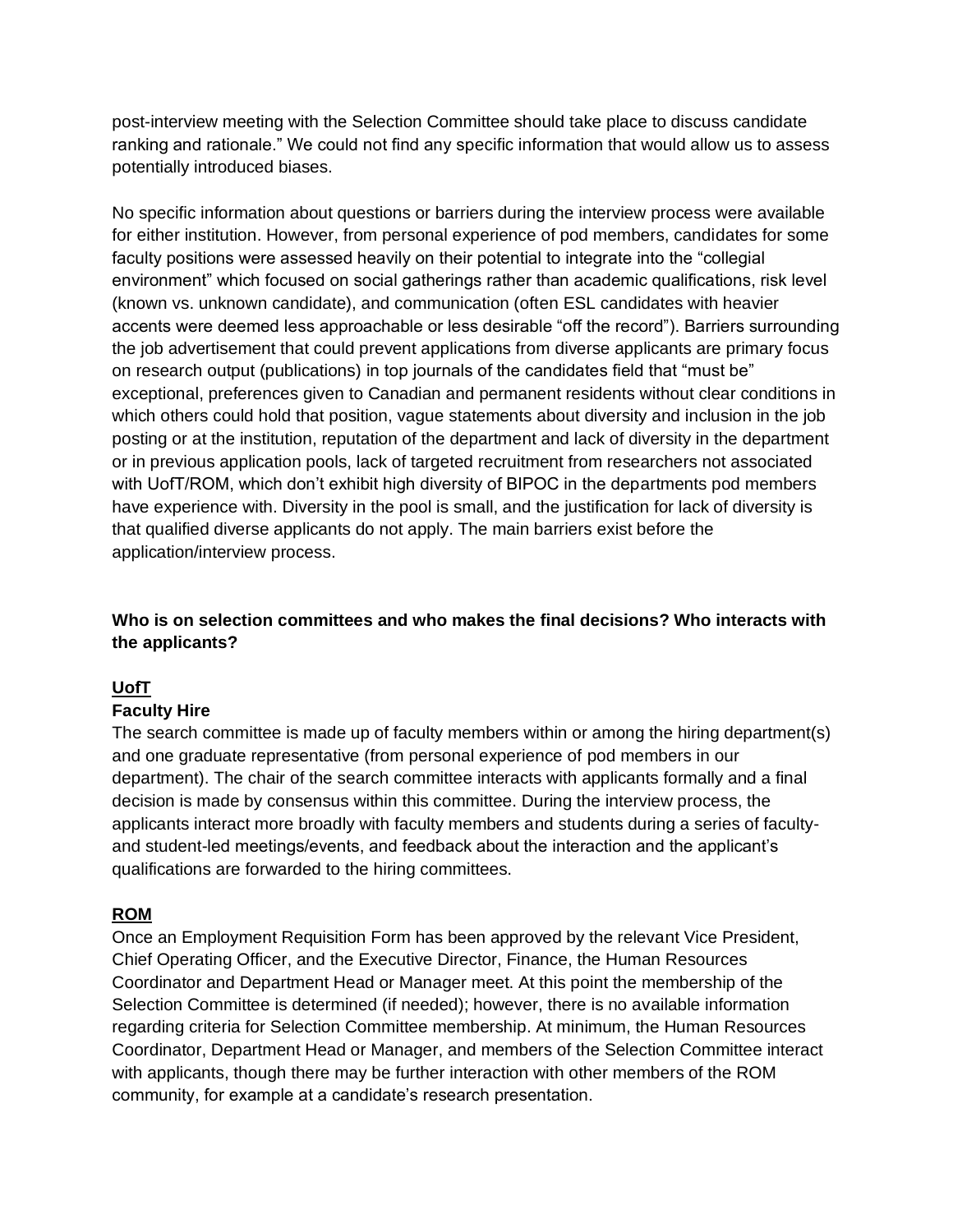# **Has your hiring and/or admissions process been evaluated by outside consultants? What is the process for changing it?**

# **UofT**

## "(6) Role of a Search Consultant

Most searches can proceed expeditiously and effectively without engaging an external search consultant. However, a search consultant may be particularly helpful when there are special challenges in the scope of the search, profile of the position, types of candidates to be approached, or anticipated pool of applicants. Ideally, the search committee should define and agree upon the role of a search consultant in advance of engaging the firm. In some circumstances, time constraints, cost considerations, and RFP processes may render it necessary to engage a firm in advance of the committee's first meeting. Nonetheless,early role clarification is important. Depending on the committee's needs in particular searches, the specifics of the consultant's role will vary. Normally, a search consultant or firm will play the role of advisor and provide support to the search committee. A consultant must not diffuse the responsibility and accountability of the committee members — which is to recommend or to select the best and most appropriate candidate for the position.

In order to fulfil the mandate defined by the committee, the search consultant will also be required to adhere to any set of working principles or charter of expectations espoused by the committee."

Hiring processes/policies for faculty and librarians can be amended during union negotiations between UofT and University of Toronto Faculty Association (UTFA), which is an independent advocate for these employees. UTFA acts as a confidential buffer between employees and UofT to communicate grievances related to terms and conditions of employment of faculty and academic librarians who are members of UTFA and provide support and resources for impacted individuals.

<https://www.utfa.org/content/what-we-do>

# **ROM**

The ROM has developed a Multi Year Accessibility Plan (2016) that includes statements about establishment of Diversity and Inclusion committees and policies to make the ROM more accessible. However, the document largely incorporates policies surrounding the Accessibility for Ontarians with Disabilities Act (2005) and has few actionable items surrounding EDI barriers. The Plan is to review whenever critical information is updated (pertaining to disability accessibility in AODA), or every 5 years. References to the Diversity and Inclusion Accessibility Advisory Committee, formerly Accessibility Advisory Committee, have no mention of diversity beyond individuals with disabilities, little information on hiring practices, and leans to public engagement rather than employees and volunteers. The only audit refers to a disability audit directly linked to the Customer Service Standard.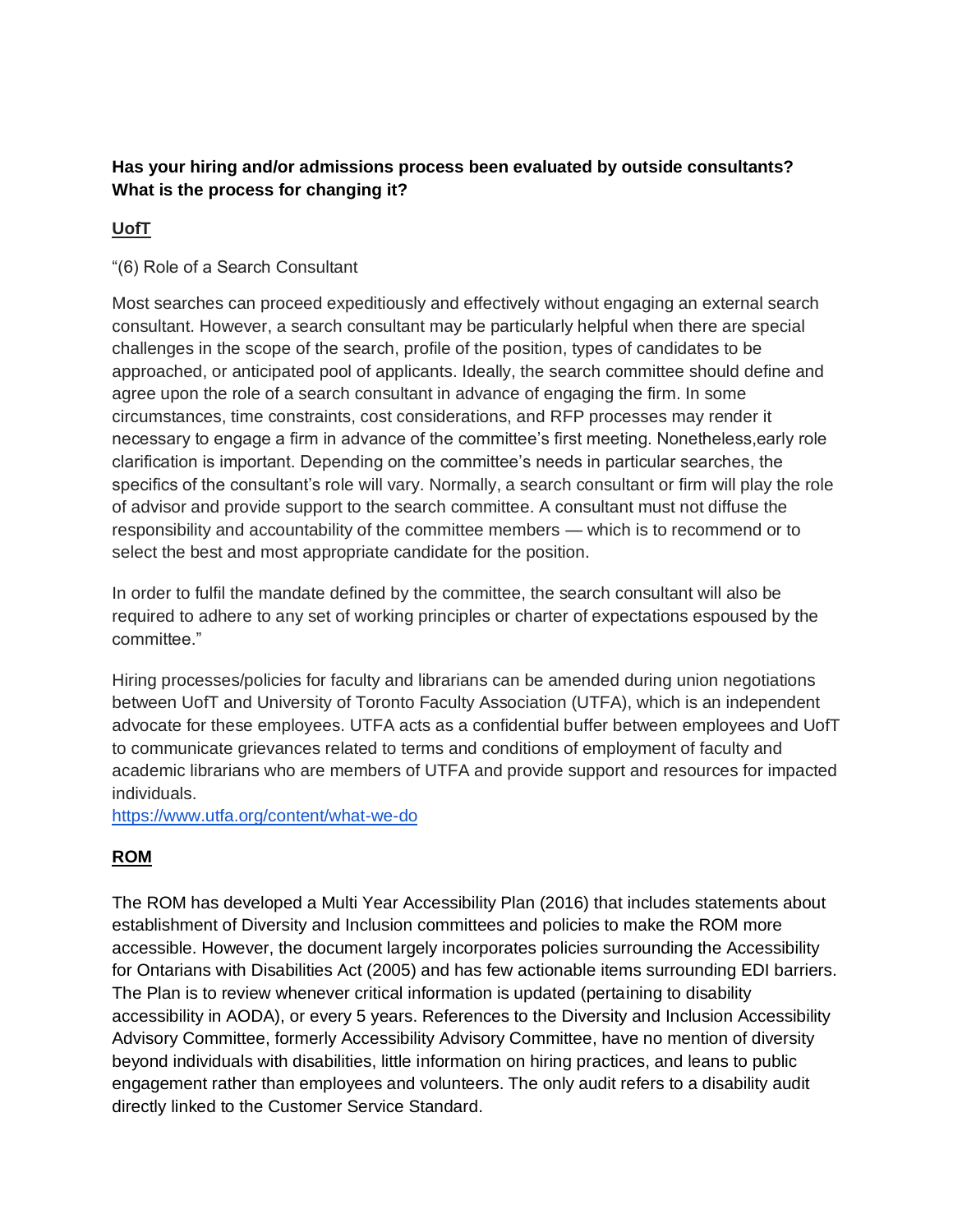"Ongoing development of a Diversity and Inclusion Strategy that will lead the Museum to identify and address barriers within organizational systems; create policies, practices, procedures, programs and services that meet the diverse needs of those we serve; and attract and retain a talented workforce skilled at working in an inclusive and respectful manner with one another and with the community"

"In addition, the ROM provides training to employees and volunteers on Ontario's accessibility laws and on the Human Rights Code as it relates to people with disabilities as per the ROM Abuse, Harassment & Discrimination Policy and its Management Practice on Workplace Abuse, Harassment &Discrimination."

<https://www.rom.on.ca/sites/default/files/imce/policies2017/accessibility2017.pdf> <https://www.rom.on.ca/sites/default/files/imce/romaccessibilitycompliancereport2019.pdf>

**Has your university or company implemented or considered strategies like cohort hiring, mentoring, dual career support and partner hires, re-visioning your work culture, or other considerations outlined in "Leveraging Promising Practices"?**

# **UofT**

To support recruitment efforts, the University has developed employment assistance services for spouses and partners seeking positions inside and outside of academia. Eligibility is restricted to the spouses and partners of newly appointed permanent faculty members (with contracts of three years or more in duration) relocating from beyond the Greater Toronto Area. [https://www.aapm.utoronto.ca/academic-administrative-procedures](https://www.aapm.utoronto.ca/academic-administrative-procedures-manual/recruitment/#spouse)[manual/recruitment/#spouse](https://www.aapm.utoronto.ca/academic-administrative-procedures-manual/recruitment/#spouse)

# **ROM**

Based on the experience of pod members, employees at the curatorial level have been able to negotiate spousal hires through their association with UofT. We assume that this process solely involves UofT, but spousal hires (in all cases, women) never advanced beyond Research Associate/Assistant Professor status.

# **Pod Recommendations**

1) Abolish "fit" in the interview process, as this typically leans heavily on "likeability" during social events (realized or anticipated) rather than academic qualifications and skills associated with the job description. Instead, we propose the use of specific measures of interpersonal skills and other quantitative assessments to determine which candidate would most improve the